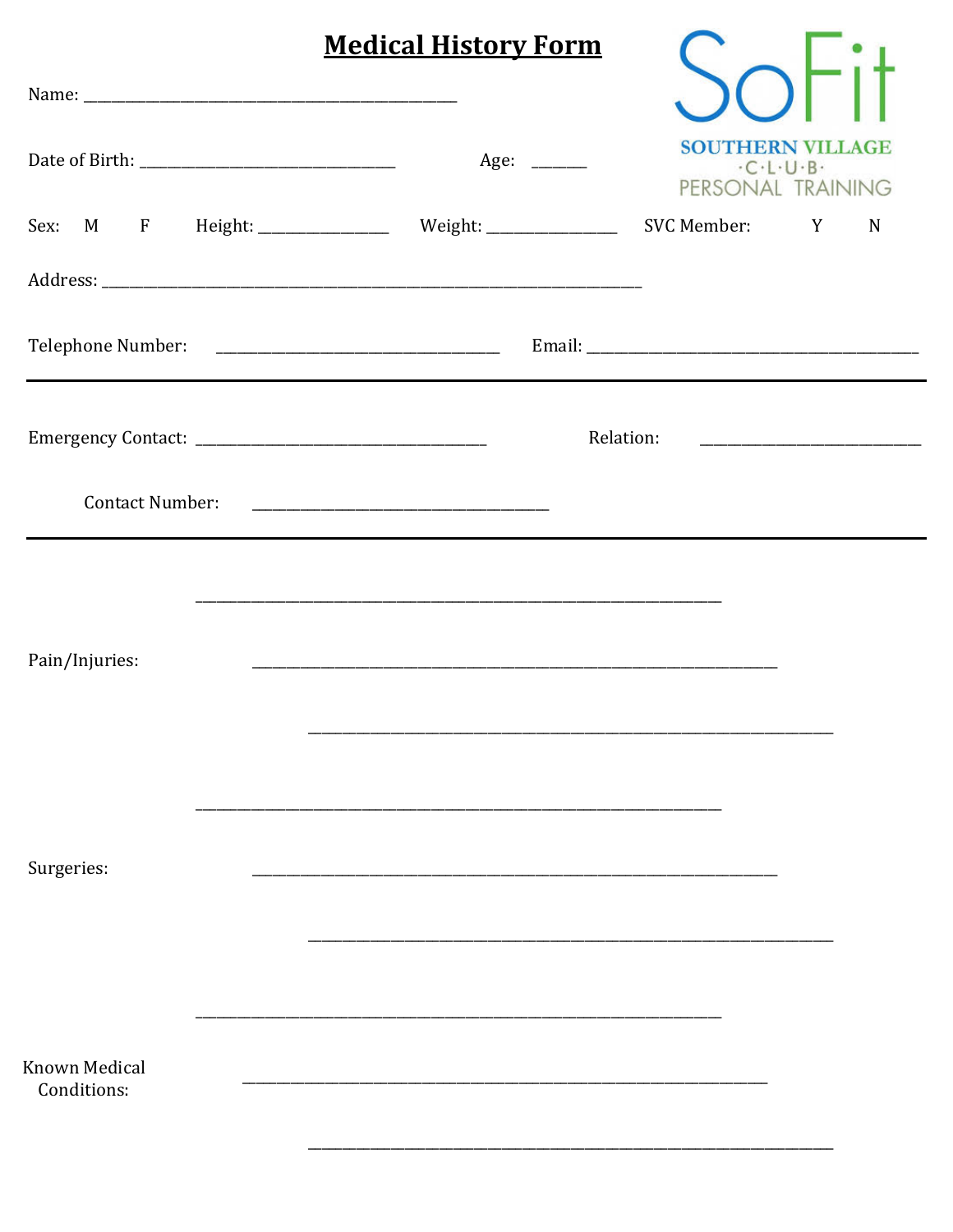| Reason:                                                                                              |  |  |  |  |  |  |
|------------------------------------------------------------------------------------------------------|--|--|--|--|--|--|
|                                                                                                      |  |  |  |  |  |  |
| Reason:                                                                                              |  |  |  |  |  |  |
|                                                                                                      |  |  |  |  |  |  |
| Reason:                                                                                              |  |  |  |  |  |  |
| How many hours a day do you spend sitting (including work, driving, eating and relaxing)? ________   |  |  |  |  |  |  |
| Have you been active in the past year? _______ If yes, how often do you exercise per week? ________  |  |  |  |  |  |  |
|                                                                                                      |  |  |  |  |  |  |
| On a scale of 1-10 (1 being very low), rate your fitness level: _____                                |  |  |  |  |  |  |
|                                                                                                      |  |  |  |  |  |  |
|                                                                                                      |  |  |  |  |  |  |
|                                                                                                      |  |  |  |  |  |  |
| Are you currently able to regularly visit a gym? Y N If so, where? _________________________________ |  |  |  |  |  |  |
| Have you previously worked with a trainer? Y<br>N                                                    |  |  |  |  |  |  |
|                                                                                                      |  |  |  |  |  |  |